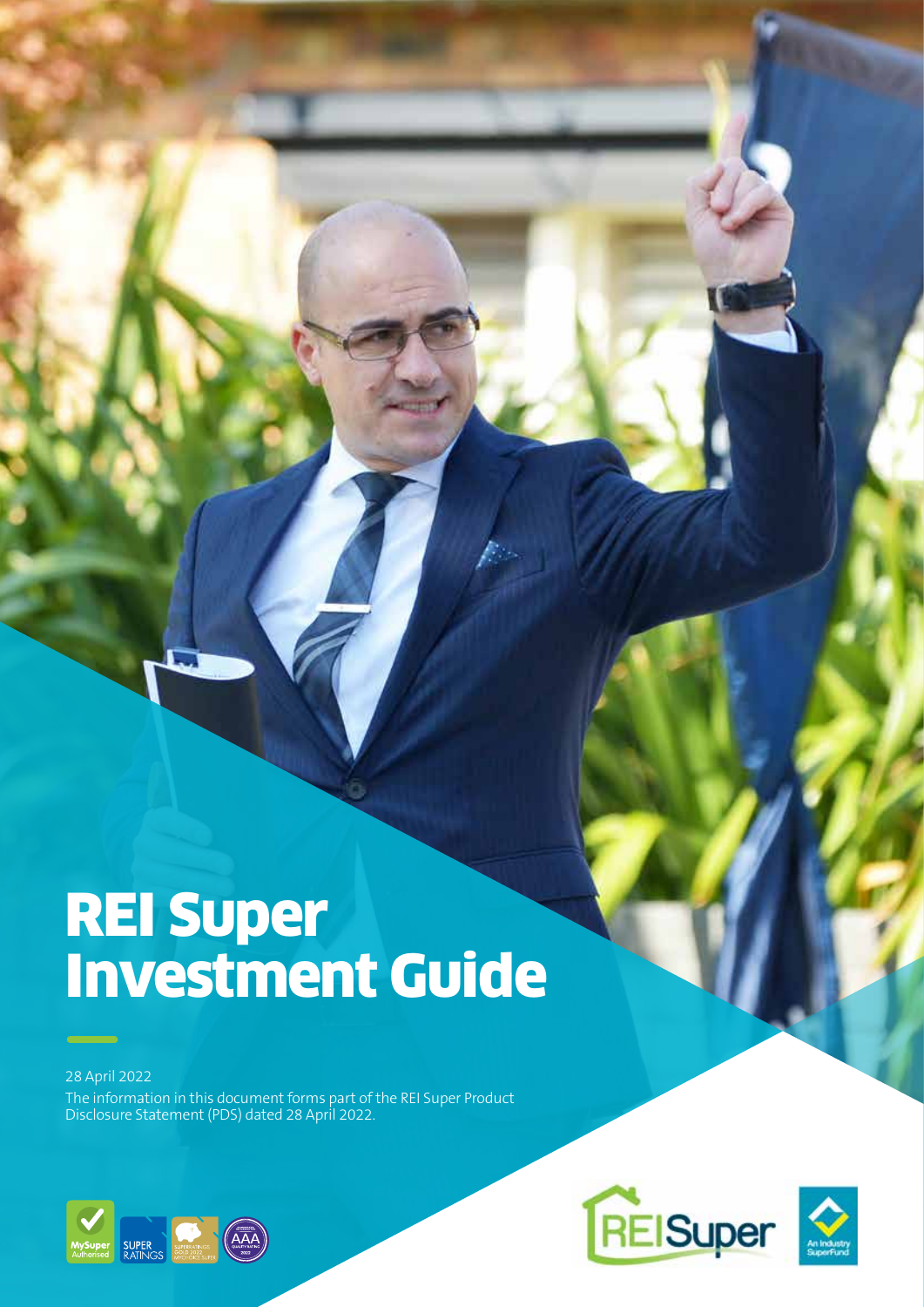# **Contents**

- **1. Choosing an investment that's right for you: Balancing risk and return**
	- > Your risk profile
	- > Where your super's invested
- **2. Introducing the REI Super investment options**
	- > What's in the different investment options?
	- > Introducing the asset classes within the investment options
- **3. Benefits of REI Super's investment options**
- **4. Your REI Super investment options in detail**
- **5. Who manages your money**

REI Superannuation Fund Pty Limited acts as trustee (in this document referred to as the Trustee or simply we) of REI Super (in this document referred to as the Fund or simply us). Where we refer in this document to the word our we may be referring to either or both the Trustee and the Fund. All references for these entities required by law can be found by going to **reisuper.com.au**.

To access the other parts of the relevant PDS visit **reisuper.com.au** or call 1300 13 44 33. This document does not relate to the REI Super Pension. Refer to the REI Super Pension PDS for information about that product. The information provided in this Statement is of a general nature only and does not take into account your personal financial situation or needs. You may wish to consult a licensed financial adviser to obtain advice that is tailored to your personal circumstances.

This Product Disclosure Statement for REI Super has been prepared and issued on 28 April 2022 by the Trustee of the Fund, REI Superannuation Fund Pty Limited (ABN 68 056 044 770), AFSL. 240569, SPIN REI0001AU RSE L0000314. REI Super ABN 76 641 658 449 RSE R1000412. MySuper unique identifier 76641658449129.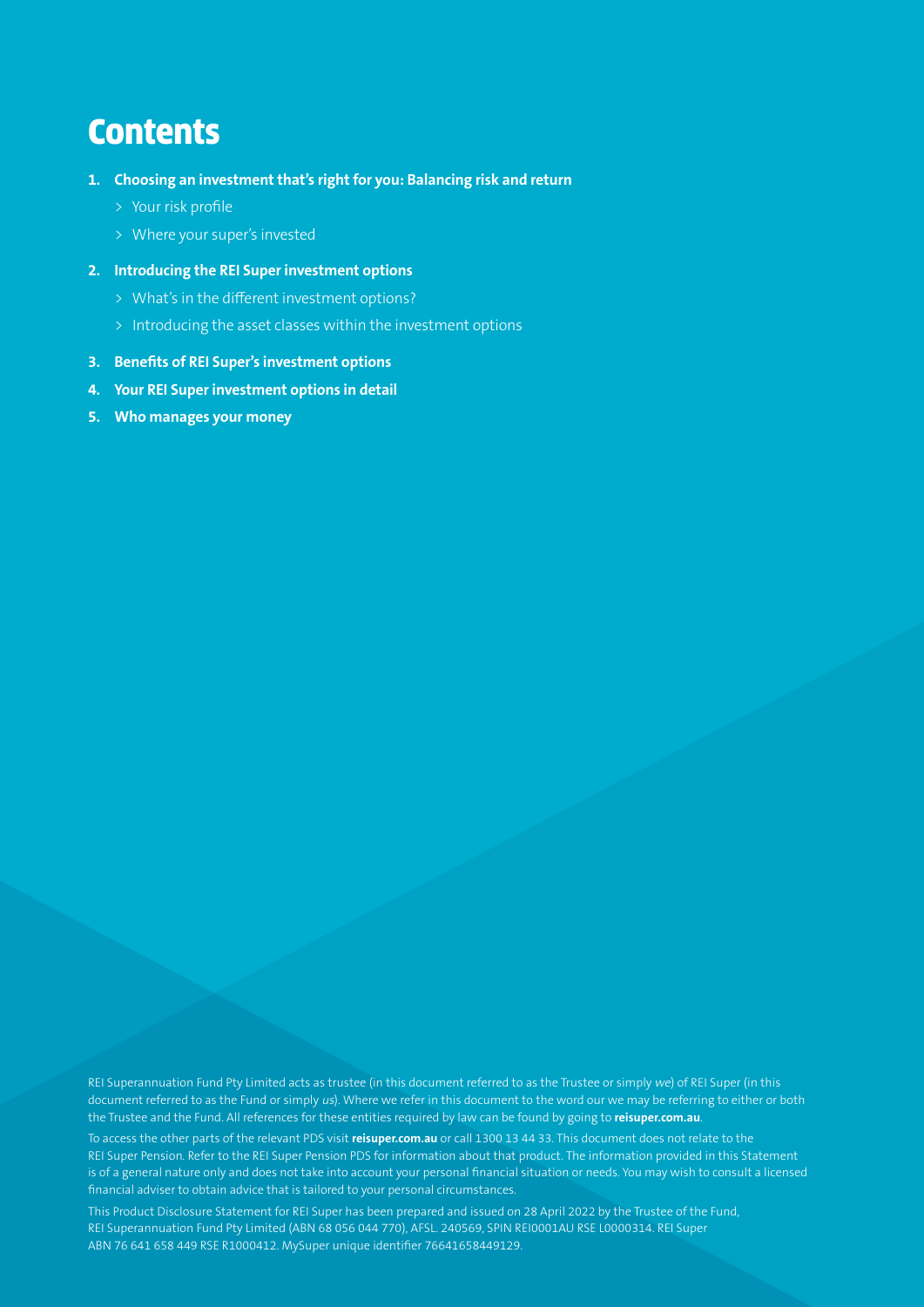# Looking after your super

REI Super manages over \$2 billion of our members' super money. Our focus is on delivering strong risk adjusted returns over the long term.

We realise super is probably one of the most important investments you will ever have, and we know that investment information can sometimes be daunting. But understanding the basics can help you make decisions that could really benefit you in years to come.

Your super is your money so read on to find out more, and also discover how you can add to your super – a little extra now could mean a lot extra later.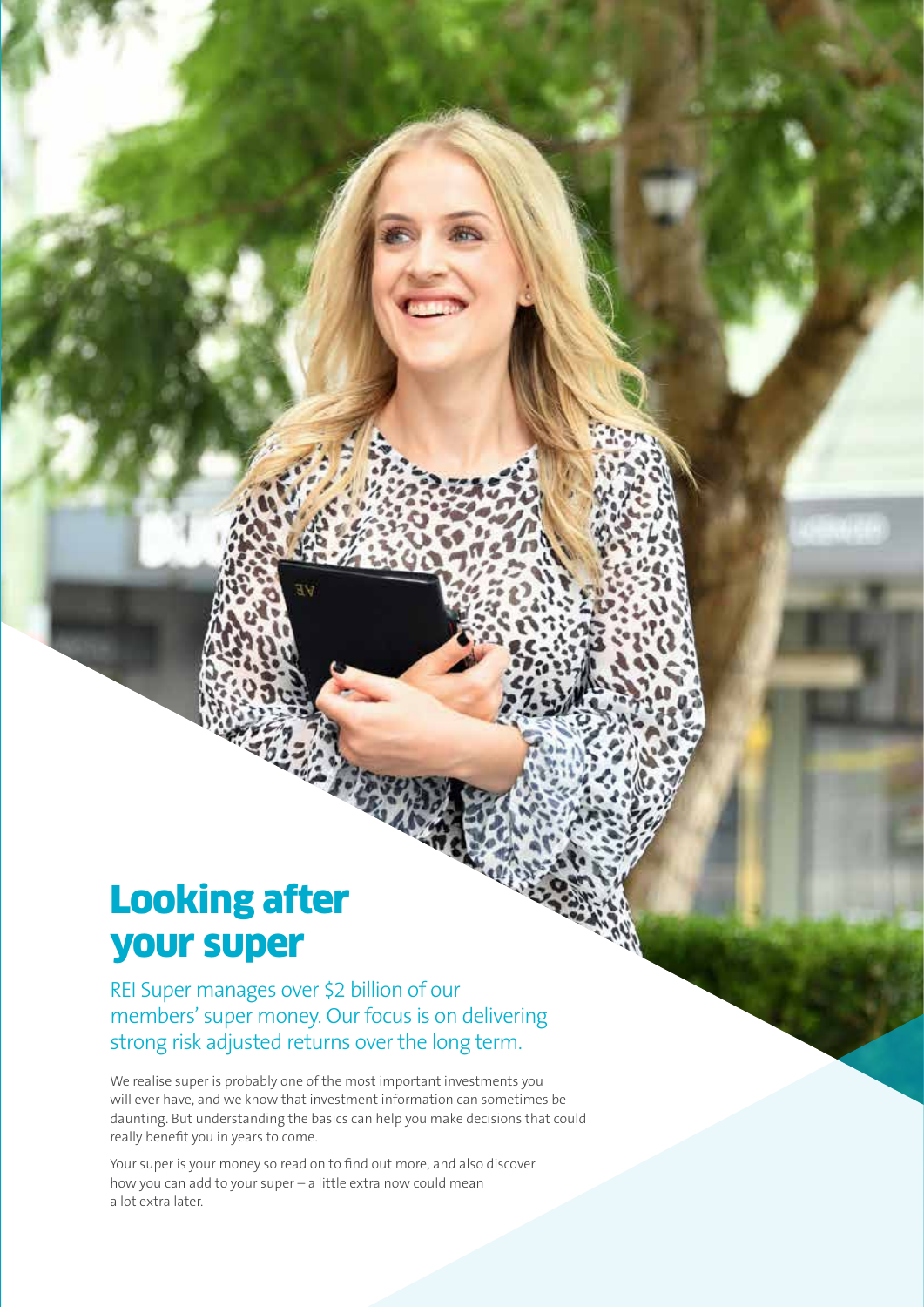### 1. Choosing an investment that's right for you: Balancing risk and return

#### **Choosing an investment option that's right for you is key to getting the investment outcomes that you want.**

You need to balance the return you hope to achieve with the level of risk you're comfortable taking. Risk is the chance an investment won't give you the outcomes you want. This could mean your investment falls in value, or you don't achieve your financial goals.

All investments carry some risk and, in general, the more risk you take the higher the potential for higher returns. The important thing is to understand such risks, and make sure the investments you choose, carry a level of risk that you're comfortable with. This is known as your risk profile. For more information regarding the risks of investing, please refer to our **Risks of Super** fact sheet.

#### **Your risk profile**

Your risk profile will depend on many factors, such as your investment time frame and personal circumstances. The **REI Super Risk Profile Quiz** can help you work this out and suggest which investment option may be right for you. Remember, the quiz is a guide only and may not accurately reflect your particular circumstances: **reisuper.com.au/risk-profile-quiz.**

#### **Which investment option is my super invested in?**

If you do not choose an investment option, your account balance and all future contributions and rollovers will be invested in the Balanced option, which is our MySuper option. MySuper is an investment product providing low-cost administration and default insurance cover.

#### **You can choose how to invest your:**

- Contributions;
- Rollovers; and
- Existing account balance.

#### **How we define risk**

We define risk as losing money that can't be made back. For most investors, that's the risk of not having enough money in time to retire. Or having to change your lifestyle so that your savings last throughout retirement. We have the flexibility and expertise to invest in an asset class (e.g. shares, cash, fixed income and property) only if it makes sense to do so. To ensure we're investing your super savings where there's most potential for reward, and avoiding those areas where there's most potential for loss we use an investment approach called Dynamic Asset Allocation.

#### **How we manage your investments**

#### **Strategic Asset Allocation**

The Strategic Asset Allocation (SAA) of a diversified portfolio is the predetermined fixed mixture of growth and defensive assets, which the investment manager believes will achieve the investment objective of the portfolio, over a full economic cycle, for a given level of risk.

The SAA is a longer term measure and does not take into account shorter term market events.

#### **A strategic asset allocation approach involves managing investments within tight asset class ranges.**

This approach:

- provides little flexibility to move away from overvalued asset classes and towards those presenting good value.
- may result in buying asset classes when they're expensive and offering a low reward for risk.
- little flexibility to move when market conditions change

#### **Dynamic Asset Allocation**

Unlike a traditional approach to constructing investment portfolios, Dynamic Asset Allocation gives us the flexibility to avoid those asset classes which aren't presenting a good investment opportunity.

The Dynamic Asset Allocation approach involves removing the tight asset allocation constraints so we're able to focus on investing where the best opportunities can be found.

This approach provides significant flexibility to move when market conditions change.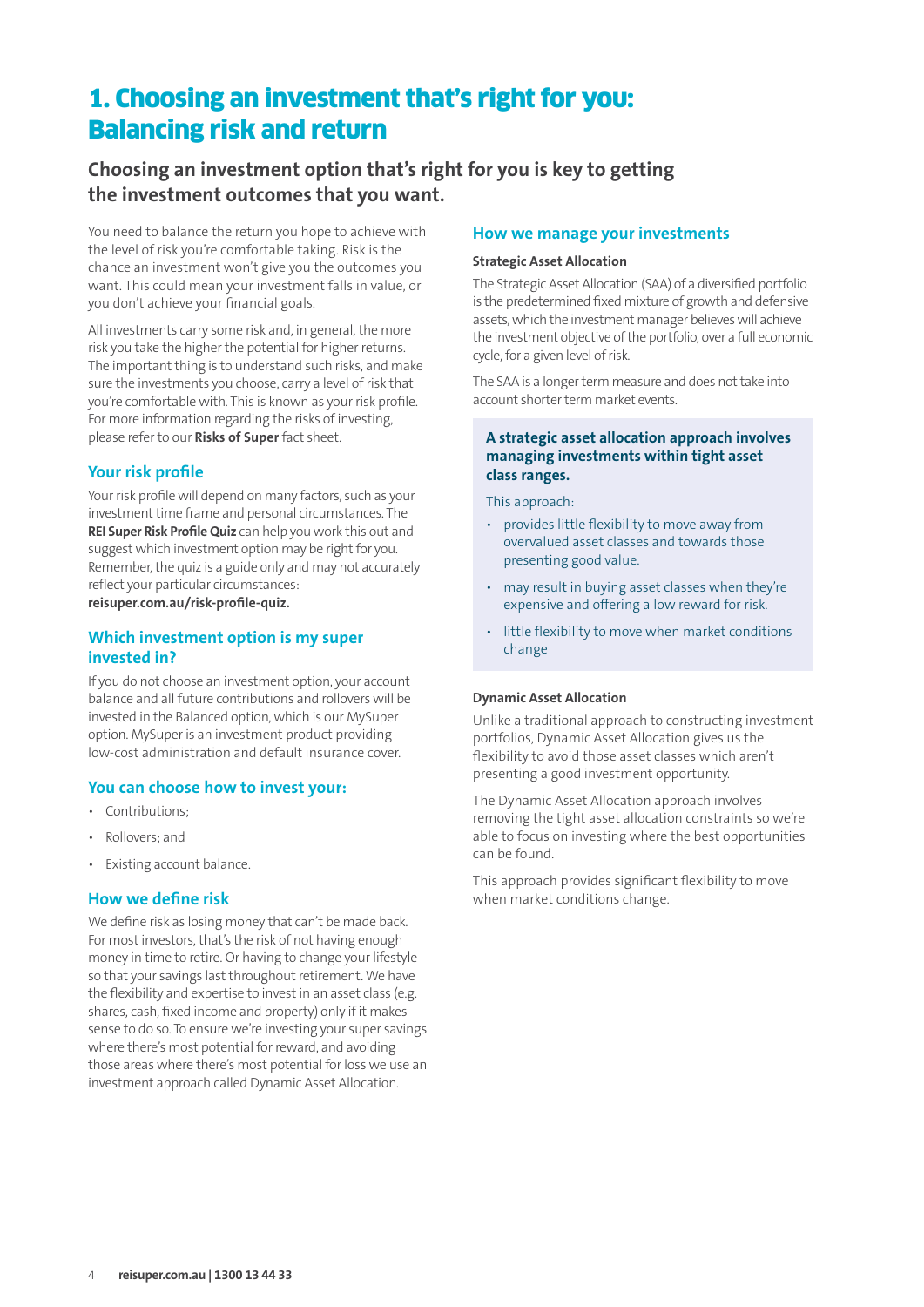# 2. Introducing the REI Super investment options

**REI Super has a number of different investment options to suit most investors. You can choose to invest in one option or a mixture of them. There are ten investment options available, each one with a different investment goal and a different risk and return profile as highlighted by the chart below.**

#### **What's in the different investment options?**

We have three pre-mixed or multi-sector investment options and six single sector options; which are made up of different investment types such as shares, property, fixed interest and cash. These investment types are known as asset classes. Changing the allocation to these asset classes determines where they sit in the risk and return chart below.

These investment options allow you to design an investment portfolio from amongst the investment options offered that suits your individual circumstances. Importantly, as your circumstances and investment goals change, so too can your investment portfolio.

#### **Introducing the asset classes within the investment options**

There are two main categories of investment types, or asset categories; growth assets and defensive assets. Growth assets have the potential to grow in value, whilst defensive assets are typically stable in price and pay an income, like a term deposit for example. Growth assets are used to grow the value of your super savings, whilst defensive assets are used to preserve the savings that you've already built up.

#### **Growth assets**

**Australian shares** are the part ownership of a company generally listed on the Australian stock exchange. Shareholders have the potential to benefit from any increase in the share price. In addition, shareholders may also be paid dividends, which is the company's profit being distributed to shareholders.

**International shares** are the part ownership of a company generally listed on an exchange outside of Australia. Shareholders have the potential to benefit from any increase in the share price. In addition, shareholders may also be paid dividends, which is the company's profit being distributed to shareholders. These can be hedged or unhedged.

**Global Property Securities** A common form of these are known as Real Estate Investment Trusts (REITs). An international REIT generally invests in residential, industrial or commercial properties outside of Australia on behalf of a group of investors.

You own shares in a REIT, just like you would international shares and similarly may benefit from increases in the value of the share price as well as the receipt of dividends.

**Listed infrastructure** are assets such as airports, railways or electricity and gas transmission and distribution networks. These assets can be in Australia or overseas. Shares in some infrastructure companies are listed on a stock exchange, such as the Australian Stock Exchange or an overseas exchange. You own shares in an infrastructure asset, just like you would Australian shares and similarly may benefit from increases in the value of the share price as well as the receipt of dividends.

**Unlisted investments** are investments that are not listed on a stock exchange, such as the Australian Stock Exchange. An example could be direct unlisted property investments, or unlisted infrastructure. Unlisted investments may take longer to sell than shares because they are not bought and sold on an exchange. Rather the investment manager has to find a buyer for the assets. Such assets are said to be 'illiquid' (refer to Liquidity Risk in our **Risks of Super** fact sheet). In general you should expect unlisted assets to generate a good return commensurate with an acceptable level of risk, and ease of liquidity would also be an important factor, to similar listed assets in order to justify investing in them.

#### **Defensive assets**

**Cash investments** are short-term, interest-paying investments. Investing in a Bank Bill is an example of a cash investment.

**Fixed income, or bonds** are where investors lend money to a government or a company in return for a fixed interest payment. The investment can be held until maturity or traded beforehand. When the bond matures, you are paid back your initial investment. The agreed interest payments are generally paid in installments during the life of the bond. These securities can be issued in Australia or Internationally. **Inflation linked Securities** are fixed income securities, or bonds whose principal value is periodically adjusted according to the rate of inflation.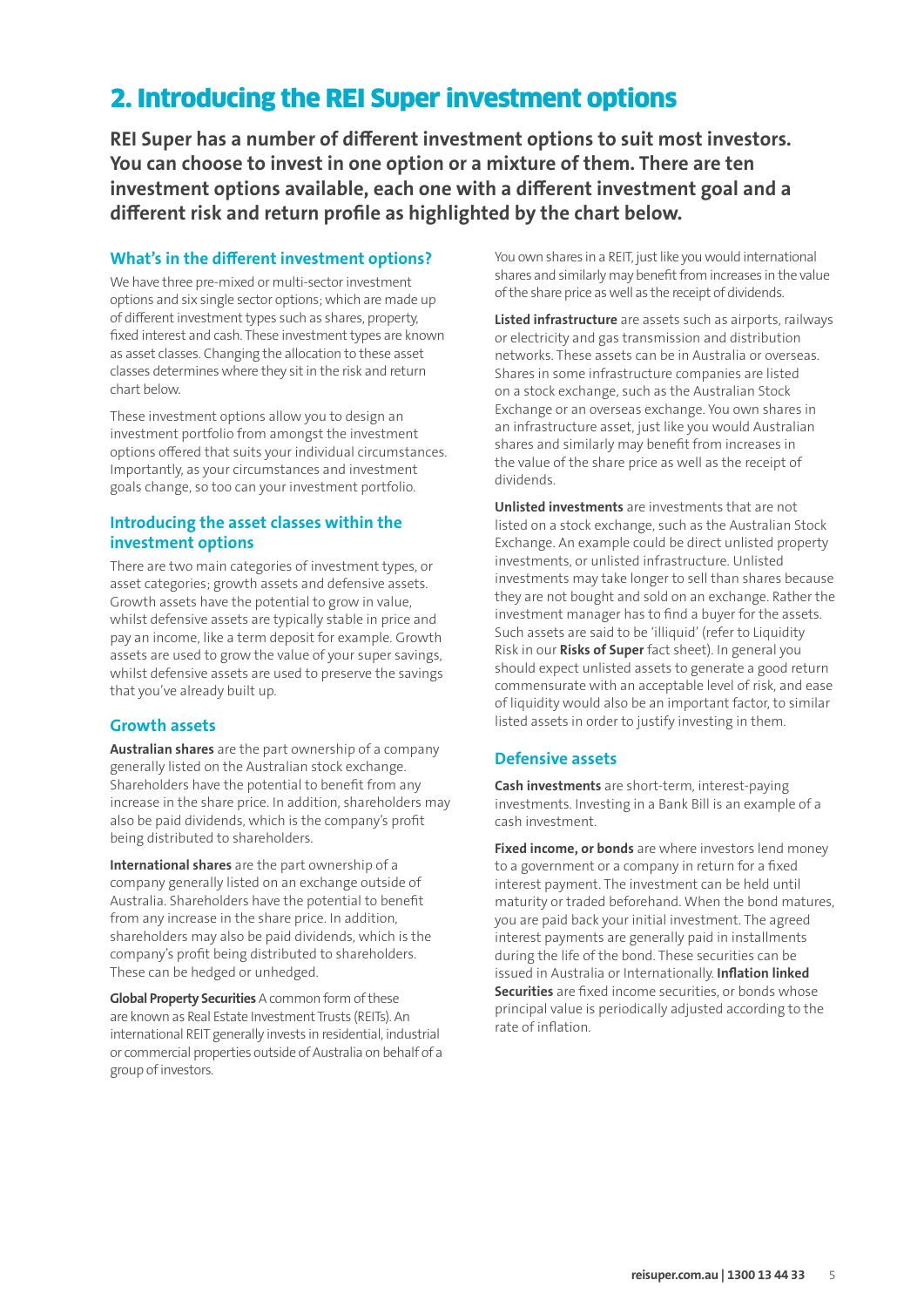# 3. Benefits of REI Super's investment options

**REI Super's multi-sector investment options give you access to a professionally managed and diversified investment portfolio, providing you with a range of benefits:** 

- **Professionally managed:** a team of investment professionals are entrusted with managing your super savings. So whatever's happening in the share markets, your super is actively managed to make sure it's invested to provide returns and manage risk.
- **A focus on managing risk:** we see risk as losing money that can't be made back. We want you to rest assured that we aim to deliver smoother long term returns, helping mitigate some of the ups and downs that can be associated with investing in share markets.
- **Investing when the reward is worth the risk:** using a Dynamic Asset Allocation approach allows us to invest if the reward is worth the risk. We're able to avoid asset classes that we believe are too expensive or not worth the risk. That's why when we invest your super savings, we only invest if the reward is worth the risk.
- **Diversification:** your super savings are generally invested in a diversified investment option. So whatever the economic environment, you'll be invested in a mixture of growth and defensive assets.

Growth assets such as shares aim to grow the value of your super, whilst defensive assets such as cash and bonds aim to preserve the savings you've already built up. A well-diversified option can reduce risk and increase the potential for returns.

- **Increase your purchasing power:** by using a CPI + benchmark, we aim to increase the value of your savings above that of inflation. This way, you can stay a step ahead of the cost of living, increasing your purchasing power over the course of your investment time-frame.
- **Cost effective:** by investing with REI Super, you gain access to a range of assets and leading global fund managers not normally available to individual investors.
- **Control and customisation:** you can also use the REI Super Sector investment options to create an investment portfolio specific to your investment needs. As your circumstances change, so too can your investment portfolio.

# 4. Your REI Super investment options in detail

**REI Super offers you ten investment options. Each investment option has a different composition of growth and defensive assets. Before making a decision on which investment option to choose, please ensure that you understand the objectives and composition of each option.** 

#### **Investment goals**

We focus on growing and preserving your savings. To determine each pre-mixed (or multi-sector) investment option's investment goal, or objective, we start with the rate of inflation and add to that an additional amount.

This is known as a CPI+ objective. The additional amount alters the risk return profile, so those investment options with a higher investment objective will generally carry a greater level of risk than those with a lower investment objective.

The table below summarises the risk and return characteristics of each investment option.

The investment objective is set at a level that the Trustee believes is achievable over a longer term. The objective may not be achieved in each year during that term.

The Risk Profiles shown in the tables on the following pages are based on the Risk labels in the Standard Risk Measure (SRM), based on industry guidance.

For further information about the SRM, refer to the **Risks of Super** fact sheet, which also provides information about the Risk Band and the Estimated number of negative annual returns over any 20 year period attributable to each Risk label. The Risk Band ranges from 1 (Very Low risk) – 7 (Very High risk) depending on the risk level.

#### **CPI+ objective aligning our investment objective to your financial goals:**

Consumer Price Index or CPI is a measure of inflation. Inflation is the increase in the average level of prices, or in other words, the cost of living.

It makes sense to define an investment objective that starts with keeping up with inflation, then adding an additional amount = a CPI+ objective. The additional amount should be based on your investment goals and risk tolerance.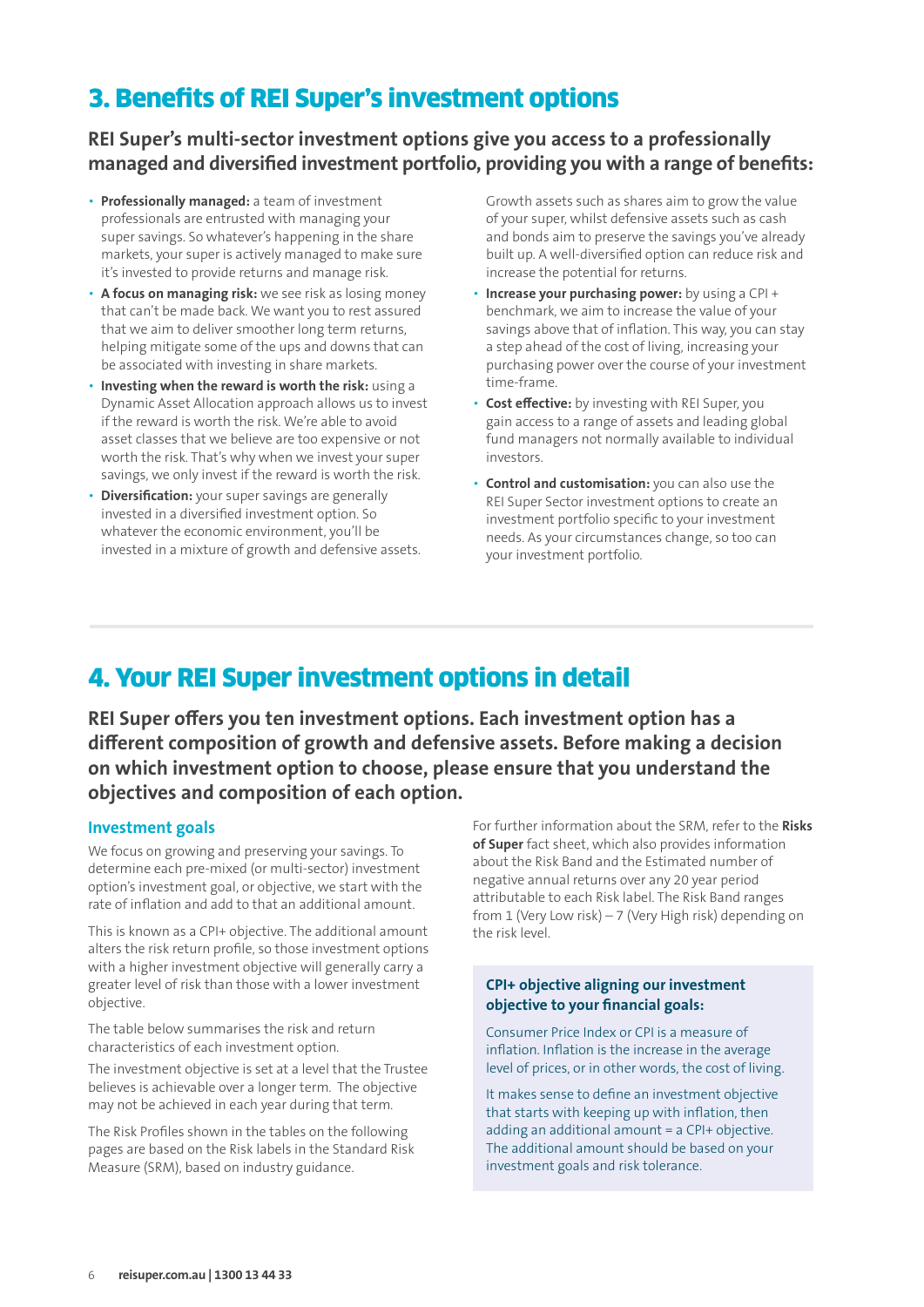#### PRE-MIXED INVESTMENT OPTIONS

For the pre-mixed (or multi-sector) options, the proportion invested across the various asset classes also known as the strategic asset allocation is predetermined by REI Super acting on the advice of its professional investment adviser.

The strategic asset allocation of these investment options is shown below.

|                                                           | <b>Growth</b>                                                                                                                                                                                         | <b>Balanced</b><br>(MySuper option)                                                                                                                                                                                                                                                                                            | <b>Stable</b>                                                                                                                                                                                                                                                                                                                                                                               |  |
|-----------------------------------------------------------|-------------------------------------------------------------------------------------------------------------------------------------------------------------------------------------------------------|--------------------------------------------------------------------------------------------------------------------------------------------------------------------------------------------------------------------------------------------------------------------------------------------------------------------------------|---------------------------------------------------------------------------------------------------------------------------------------------------------------------------------------------------------------------------------------------------------------------------------------------------------------------------------------------------------------------------------------------|--|
| <b>Members</b><br>looking for                             | the potential for the highest<br>return over the long term,<br>comfortable with taking on a<br>higher level of risk.                                                                                  | a higher return than from<br>investing in defensive assets,<br>comfortable with a reasonably high<br>level of fluctuations in returns                                                                                                                                                                                          | a stable investment with a lower<br>level of risk than the Balanced<br>Option.                                                                                                                                                                                                                                                                                                              |  |
| Investment<br>Objectives*                                 | This Option aims to provide net<br>(after investment fees and tax)<br>investment returns of CPI + 4.0%<br>per annum over rolling 10 year<br>periods.                                                  | This Option aims to provide net<br>(after investment fees and tax)<br>investment returns of CPI + 3.0%<br>per annum over rolling 10 year<br>periods.                                                                                                                                                                           | This Option aims to provide net<br>(after investment fees and tax)<br>investment returns of CPI + 1.5%<br>per annum over rolling 3 year<br>periods.                                                                                                                                                                                                                                         |  |
| <b>Members with</b><br>a minimum<br>time horizon<br>of    | Ten years plus.                                                                                                                                                                                       | Ten years plus.                                                                                                                                                                                                                                                                                                                | Three years plus.                                                                                                                                                                                                                                                                                                                                                                           |  |
| <b>Members that</b><br>can accept<br>a negative<br>return | 5 years in every 20 years.                                                                                                                                                                            | 4 years in every 20 years.                                                                                                                                                                                                                                                                                                     | 3 years in every 20 years.                                                                                                                                                                                                                                                                                                                                                                  |  |
| <b>Risk Profile</b>                                       | High                                                                                                                                                                                                  | Medium to high                                                                                                                                                                                                                                                                                                                 | Medium                                                                                                                                                                                                                                                                                                                                                                                      |  |
| This option<br>invests in                                 | predominantly growth assets and<br>has the potential for the highest<br>return over its investment horizon.<br>However, returns will vary and are<br>expected<br>in some years to be low or negative. | mainly growth assets with some<br>interest bearing defensive assets.<br>It has potential for high returns<br>over time due to the significant<br>proportion of growth assets.<br>However, returns will vary and are<br>expected in some years to be low<br>or negative, although to a lesser<br>degree than the Growth option. | mainly defensive assets (cash<br>and bonds), with some growth<br>assets also. Returns have the<br>potential to be higher than just<br>investing in cash investments.<br>Returns will vary and there is a still<br>a sliht possibility of delivering a<br>negative return in any one year, but<br>are likely to be more stable than<br>options with a higher proportion to<br>growth assets. |  |

\* The investment objective is set at a level that the Trustee believes is achievable over a longer term. The objective may not be achieved in each year during that term.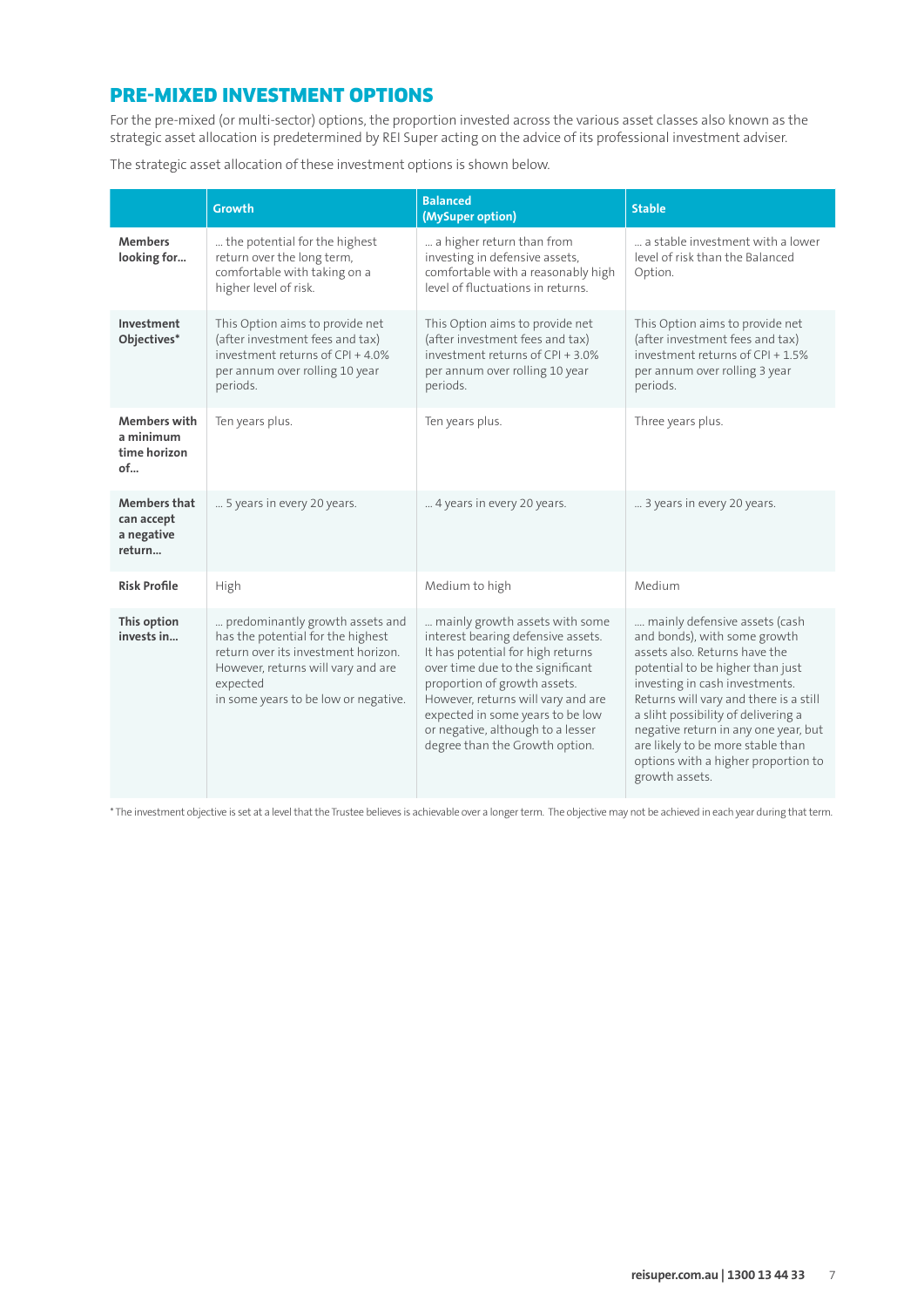

#### GROWTH

#### **Strategic Asset Allocation**

- 1. Australian Shares
- 2. **International Shares (Hedged) 21.15%**
- 3. **International Shares (Unhedged) 25.85%**
- 4. **Global Property Securities 3.00%** 5. **Unlisted Property 3.00%**
- 6. **Global Listed Infrastructure 2.00%** 7. **Unlisted Infrastructure 4.00%** 8. **Cash 1.00% Total 100%**



#### BALANCED **Strategic Asset Allocation**

- 1. **Australian Shares 27.00%**
	-
	- 3. **International Shares (Unhedged) 17.60%**
	-
- 4. **Global Property Securities 3.00%** 5. **Unlisted Property 4.00%**
- 6. **Global Listed Infrastructure 2.00%**
- 2. **International Shares (Hedged) 14.40%** 8. **Australian Bonds 10.00%**  7. **Unlisted Infrastructure 6.00%** 9. **International Bonds (Hedged) 8.00%** 10. **Inflation-Linked Securities 3.00%** 11. **Cash 5.00%**

**Total 100%**

**1 ب 3 6 8**

#### **STABLE Strategic Asset Allocation**

- 1. **Australian Shares 15.00%**
	- 2. **International Shares (Hedged) 7.20%** 7. **International Bonds (Hedged) 19.00%**
	- 3. **International Shares (Unhedged) 8.80%** 8. **Inflation-Linked Securities 6.00%**
- 4. **Global Property Securities 3.00%**
- 5. **Global Listed Infrastructure 3.00%**
- 6. **Australian Bonds 21.00%**
	-
	- 9. **Cash 17.00%**
		- **Total 100%**

Allocations shown may vary by up to +/- 15%.

#### **Performance and updates**

Keeping up to date with how your super savings are tracking is as important as choosing the right option. We send you a Member Statement annually, but if you'd like to review your super's performance on a more regular basis, you can access performance and updates on all of the investment options at **reisuper.com.au/investment-performance.**

**Important notes:** Future investment performance can vary from past performance, and you should not base your decision to invest simply on past performance. The investment returns are not guaranteed, and the value of an investment may rise or fall. In addition to the investment related fees, costs and taxes taken into account in the calculation of investment returns, other fees, costs and taxes may impact your investment in the Fund.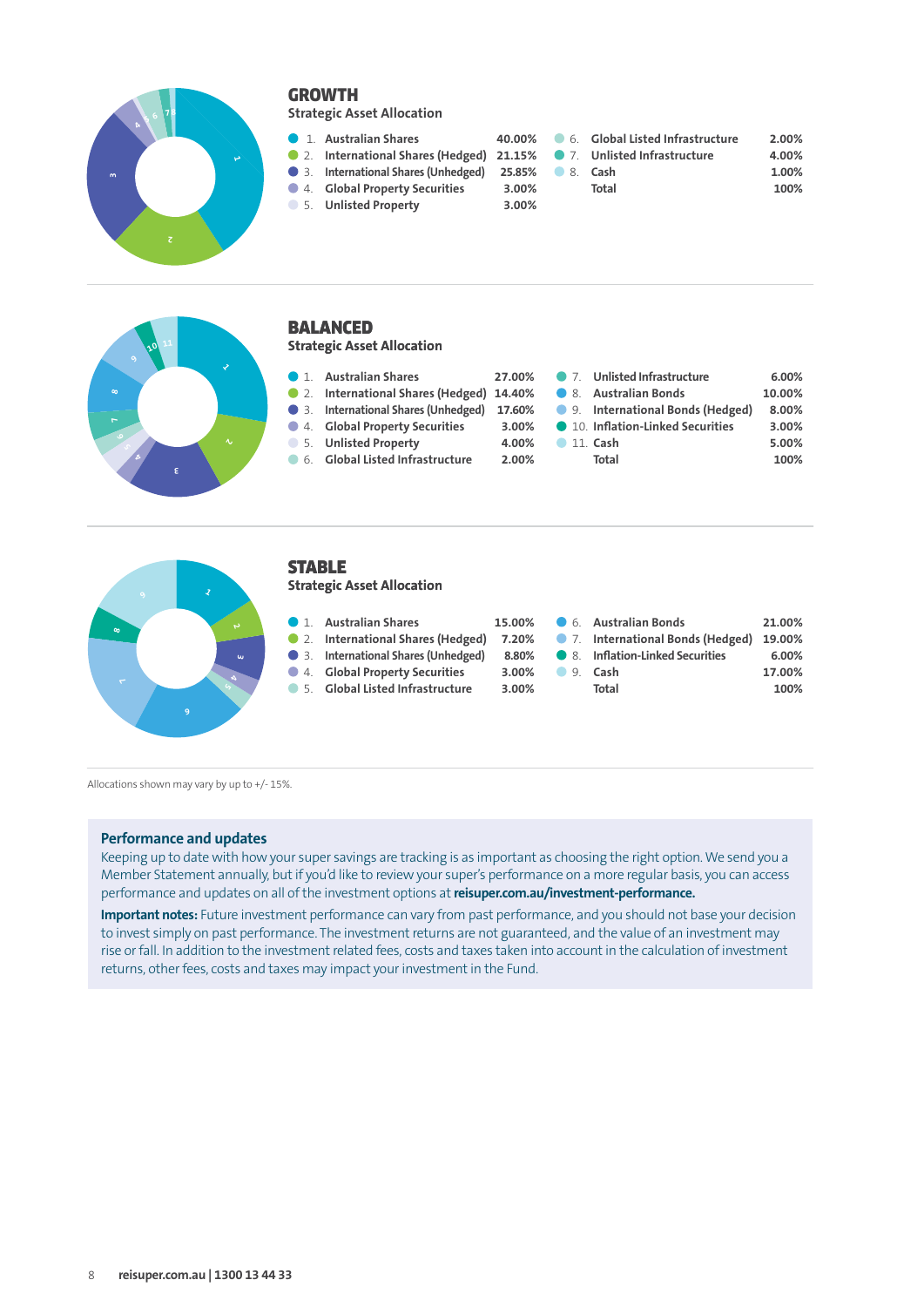#### SECTOR INVESTMENT OPTIONS

|                                                           | <b>Australian</b><br>Shares*                                                                                                                                    | <b>International</b><br>Shares*                                                                                                                                                                                                                                                                                                                                                                                               | <b>Australian</b><br>Property*                                                                                                                                          | <b>Global Property*</b>                                                                                                                                                                       | <b>Bonds*</b>                                                                                                                                                                                                                                                                                                             | Cash                                                                                                                                                        |
|-----------------------------------------------------------|-----------------------------------------------------------------------------------------------------------------------------------------------------------------|-------------------------------------------------------------------------------------------------------------------------------------------------------------------------------------------------------------------------------------------------------------------------------------------------------------------------------------------------------------------------------------------------------------------------------|-------------------------------------------------------------------------------------------------------------------------------------------------------------------------|-----------------------------------------------------------------------------------------------------------------------------------------------------------------------------------------------|---------------------------------------------------------------------------------------------------------------------------------------------------------------------------------------------------------------------------------------------------------------------------------------------------------------------------|-------------------------------------------------------------------------------------------------------------------------------------------------------------|
| <b>Members</b><br>looking for                             | high-quality,<br>professionally<br>managed,<br>Australian<br>shares<br>investment.                                                                              | high-quality,<br>professionally<br>managed,<br>international<br>shares<br>investment.                                                                                                                                                                                                                                                                                                                                         | high-quality,<br>professionally<br>managed,<br>domestic<br>property<br>securities<br>investment.                                                                        | high-quality,<br>professionally<br>managed,<br>global property<br>securities<br>investment.                                                                                                   | high-quality,<br>professionally<br>managed,<br>fixed interest<br>investment.                                                                                                                                                                                                                                              | a low risk<br>investment<br>with a lower<br>rate of return.                                                                                                 |
| Investment<br>Objectives                                  | This option<br>aims to grow<br>the value of<br>your super<br>savings above<br>the S&P/<br>ASX 300<br>Accumulation<br>Index over<br>rolling ten year<br>periods. | This option<br>aims to grow<br>the value of<br>your super<br>savings<br>above the<br>benchmark <sup>^</sup><br>over rolling ten<br>year periods.<br>^ Weighted<br>average<br>benchmark<br>comprising<br>50% MSCI All<br>Country World<br>Ex-Australia with<br>Net Dividends<br>Reinvested<br>(Unhedged)<br>Index; 50% MSCI<br>All Country<br>World Ex-<br>Australia with<br>Net Dividends<br>Reinvested (\$A<br>hedged) Index | This option<br>aims to grow<br>the value of<br>your super<br>savings above<br>the S&P/ASX<br>300 Property<br>Accumulation<br>Index over<br>rolling ten year<br>periods. | This option<br>aims to grow<br>the value of<br>your super<br>savings above<br>the FTSE/<br>NAREIT<br>Developed<br>Markets<br>Real Estate<br>(\$A Hedged)<br>over rolling ten<br>year periods. | This option<br>aims to grow<br>the value of<br>your super<br>savings<br>above the<br>benchmark <sup>^</sup><br>over rolling four<br>year periods.<br>^ Weighted<br>average<br>benchmark<br>comprising<br>50% Bloomberg<br>AusBond<br>Composite Bond<br>Index and 50%<br>Barclays Global<br>Aggregate A\$<br>Hedged Index. | This option<br>aims to deliver<br>a return<br>broadly in<br>line with the<br>Bloomberg<br>AusBond Bank<br>Bill Index over<br>rolling three<br>year periods. |
| <b>Members with</b><br>a minimum<br>time<br>horizon of    | 10 years                                                                                                                                                        | 10 years                                                                                                                                                                                                                                                                                                                                                                                                                      | 10 years                                                                                                                                                                | 10 years                                                                                                                                                                                      | 4 years                                                                                                                                                                                                                                                                                                                   | No minimum.                                                                                                                                                 |
| <b>Members that</b><br>can accept<br>a negative<br>return | 6 years in<br>every 20 years.                                                                                                                                   | 5 years in<br>every<br>20 years.                                                                                                                                                                                                                                                                                                                                                                                              | 7 years in<br>every<br>20 years.                                                                                                                                        | 7 years in<br>every 20 years.                                                                                                                                                                 | 3 years in<br>every<br>20 years.                                                                                                                                                                                                                                                                                          | less than 1<br>years in every<br>20 years.                                                                                                                  |
| <b>Risk Profile</b>                                       | High                                                                                                                                                            | High                                                                                                                                                                                                                                                                                                                                                                                                                          | Very High                                                                                                                                                               | Very High                                                                                                                                                                                     | Medium                                                                                                                                                                                                                                                                                                                    | Very Low                                                                                                                                                    |
| <b>Strategic Asset</b><br><b>Allocation</b>               | 100% Australian<br>Shares                                                                                                                                       | 50%<br>International<br>Shares (Hedged)<br>50%<br>International<br>Shares<br>(Unhedged)                                                                                                                                                                                                                                                                                                                                       | 100% Listed<br>Australian<br>Property<br>Securities                                                                                                                     | 100%<br>International<br>Property<br>Securities<br>(Hedged)                                                                                                                                   | 50% Australian<br>Bonds<br>50%<br>International<br>Bonds (Hedged)                                                                                                                                                                                                                                                         | 100% Cash                                                                                                                                                   |

\* May include exposure to cash of up to 10%.

For information on the fees and costs including those related to the Balanced (MySuper) Option and other investment options, see our **Fees and costs** fact sheet at **reisuper.com.au**.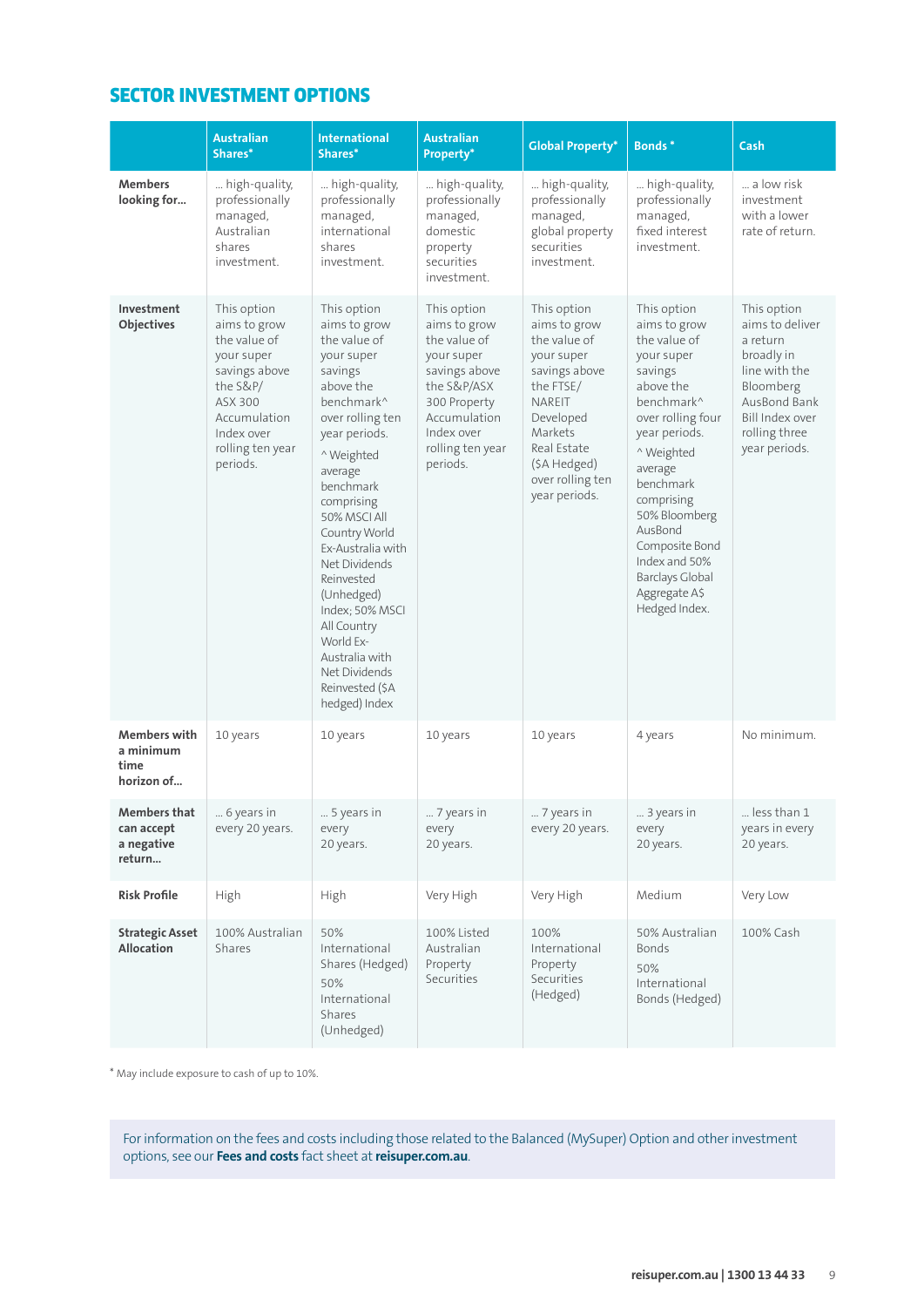### 5. Who manages your money?

#### **REI Superannuation Fund Pty Ltd 'the Trustee' is responsible for determining the investment options (including the strategic asset allocation and asset ranges) offered to its members.**

The Trustee works with its investment consultant, Morningstar Investment Management Australia Limited (ABN 54 071 808 501; AFSL 228986), who provides 'implemented investment consulting' services to REI Super and takes responsibility for selecting and monitoring specialist investment managers. Implemented investment consulting places responsibility for the day-to-day investment decision making in the hands of full-time investment professionals, experienced in managing investments.

The Trustee continuously and rigorously monitors the investment consultant to ensure that all aspects of the implemented investment consulting agreement are fulfilled.

#### **How we invest in underlying funds**

Each of the investment options may invest directly in one or more of the investment consultant's managed investment products or schemes known as the 'Investment trusts'. These trusts are managed in various ways:

- within a multi-manager framework; and/or
- by investment in registered managed investment schemes with similar asset classes; and/or
- by investment in mandates with similar asset classes; and/or
- through the use of derivatives to gain exposure to similar asset classes; and/or
- in foreign currencies and exchange traded funds for dynamic asset allocation and hedging purposes.

The Trustee may also invest in investment products not managed by Morningstar.

#### **Changes to investment options**

The Trustee may, at its discretion, make changes to investment options. This can occur when the Trustee decides to suspend or close investments, or if the investments are no longer economically viable.

If an investment option you have selected is to be closed, terminated or suspended we will inform you, where possible, in advance of the change. If an investment option needs to be terminated immediately and the Trustee is unable to inform you in advance, you will be transferred to the investment option the Trustee considers to be the nearest equivalent option.

#### **Investment managers**

The underlying investment managers appointed by the investment consultant and the Trustee may change from time to time. The latest up-to-date list of investment managers is always made available on our website, **reisuper.com.au.**

You can obtain current disclosure document(s) free of charge and on request from your adviser or REI Super.

We recommend that you consult your financial adviser before making any decision about your investment choices.

#### **Custodian**

The Trustee has appointed a custodian for certain investment operational activities. The custodian's key activities include calculating the unit prices of each investment option in accordance with the Trustee's requirements, implementing transactions and maintaining investment records.

#### **How are unit prices determined?**

The assets of the Fund invested within each investment option are reported on a unitised basis, and members effectively buy units when a contribution is received, or sell units when they are paid a benefit. For example, if a contribution of \$100.00 is received and at that time, the application (buy) price of the unit is \$1.00, 100 units are credited to the member's account.

Units in a member's account are held at their redemption (or sell) value, and this is the value:

- shown on the REI Super website,
- provided in benefit estimates; and
- shown on the annual benefit statements.

Unit prices are usually calculated weekly by the Fund's custodian, and vary according to the underlying value of the assets in each investment option.

#### **Important information about switching your investments:**

Investment switch requests received before 5.00pm (Melbourne) Tuesday, will be processed using the next available unit price, calculated Wednesday and generally available Friday. Any switch requests received after 5pm (Melbourne) Tuesday will be held and processed when the following week's unit prices are available.

The Trustee reserves the right not to switch investments or pay benefits if a weekly unit price cannot be determined, for example, because of market failure.

#### **Labour and ethical standards**

Our investment consultants' research and investment processes do not take into account labour standards, environmental, social or ethical considerations when deciding to select, retain or dispose of managers or the sector-specialist investment options offered to the Trustee. However, the various underlying investment managers may have their own policy relating to these considerations and whether or not such considerations are taken into account when making investment decisions.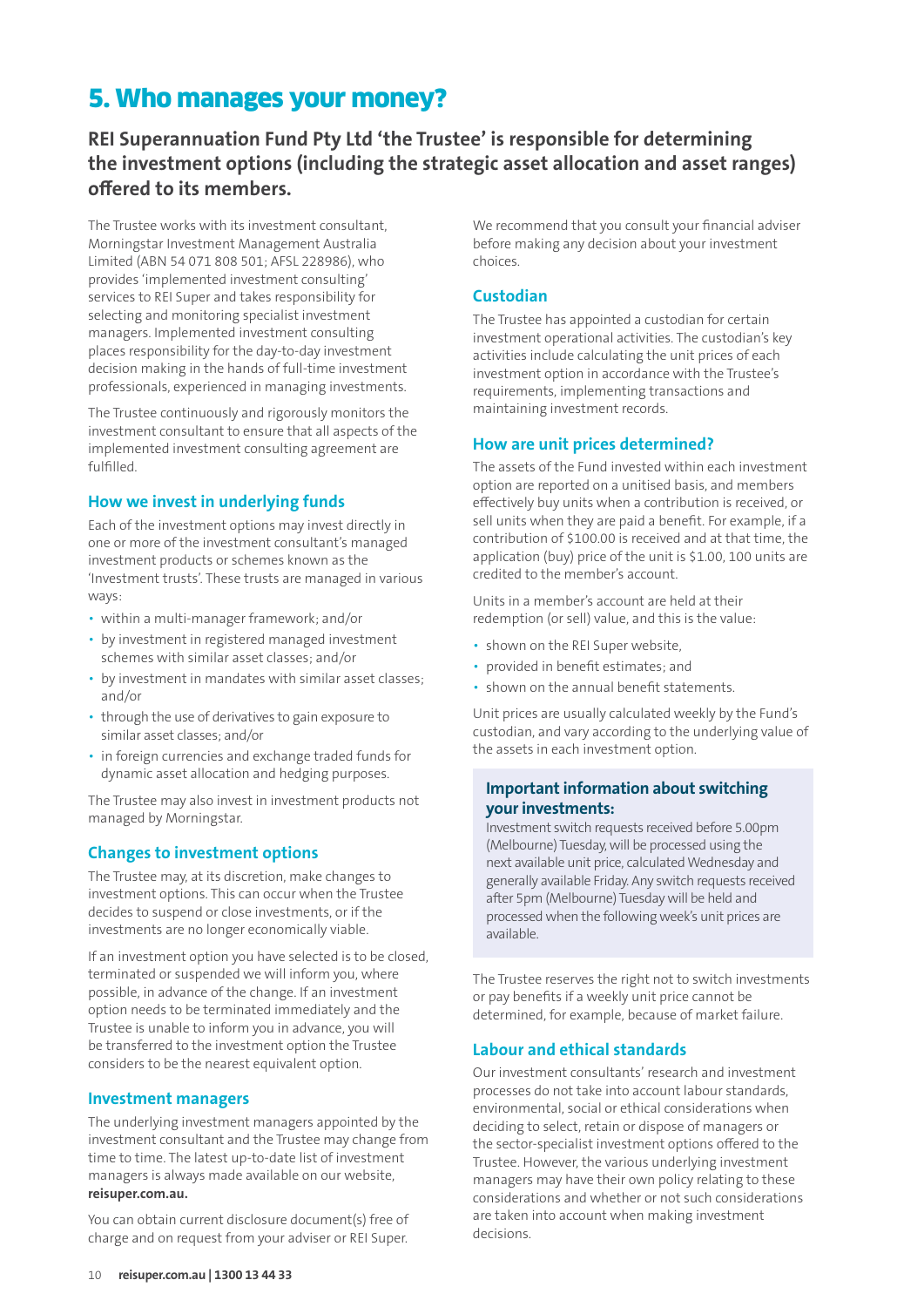